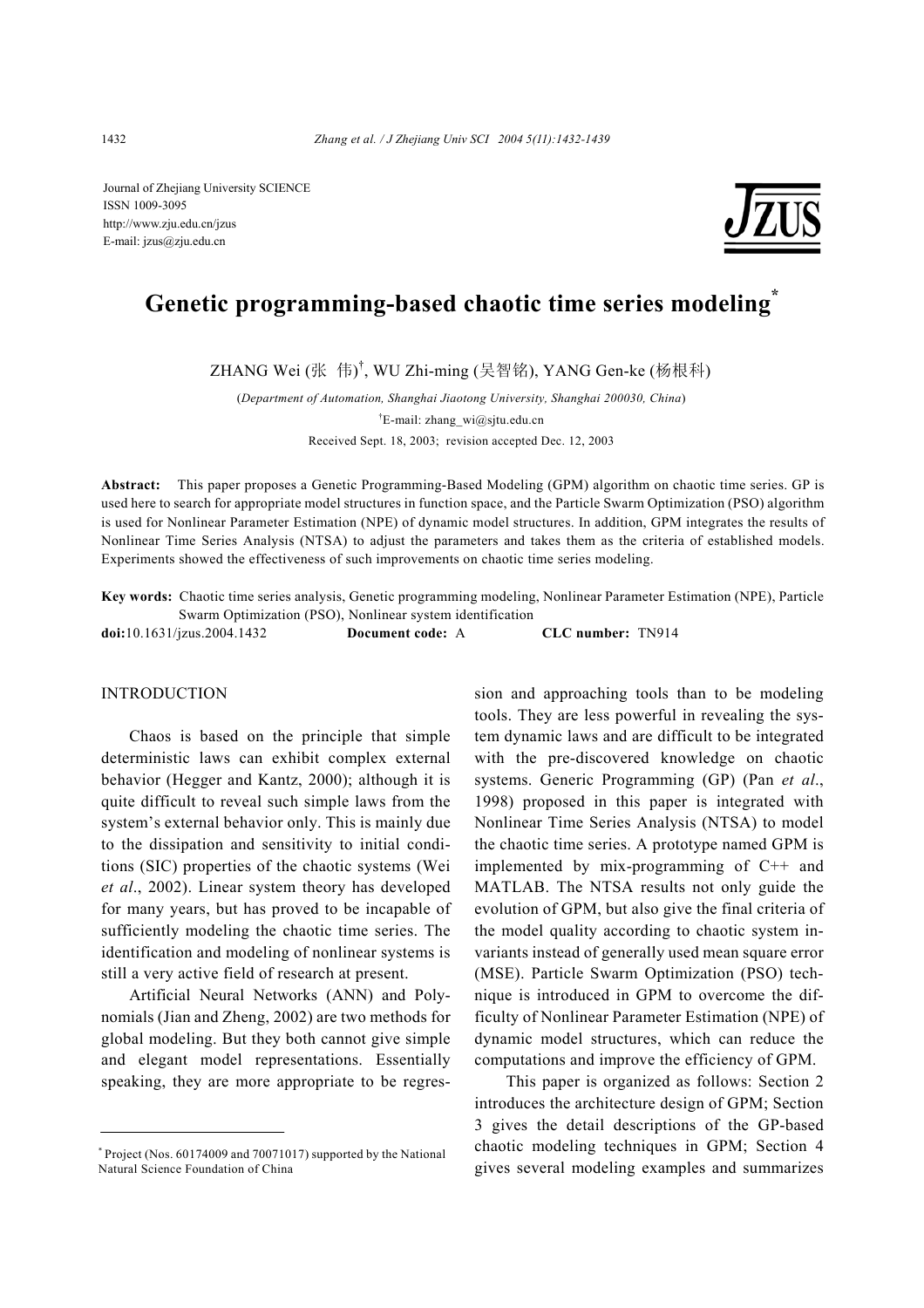some modeling experiments, and finally Section 5 presents the conclusion.

# ARCHITECTURE OF GPM

The GPM is implemented with C++ and MATLAB. The data flow is illustrated in Fig.1.

Generally, there should be some stationary validation and noise reduction steps on the actual measured time series before further analysis. GPM uses wavelets analysis to filter the non-stationary trends and noises. The results of GPM may not converge if there is too much noise in the time series. Then the time series should be analyzed by NTSA techniques to reveal the necessary information such as the embedding dimension *m*, the largest Lyapunov exponent  $\lambda$  and the maximum prediction length *L* on the chaotic system. This information will further guide the evolution of the GP's modeling process. The GP here is responsible for exploring appropriate model structures. The unknown parameters in the model are estimated through the NPE module. Usually the GPM will output a group of candidate models, so we should examine these models to select the best one.

Fig.2 illustrates the organization and hierarchy of each module in GPM.

# PRINCIPLE AND DETAIL DESCRIPTION OF **GPM**

Model structure selection and model parameter estimation are two fundamental problems in system identification fields. Generally, the modeling process will assume some kinds of model structure, then further efforts focus on model refinement and parameter estimation, for example, the ARMA modeling and polynomial modeling (Jian and Zheng, 2002). But these methods are less effective when dealing with nonlinear chaotic systems because of the dissipation and SIC property. Chaotic systems usually contain positive feedback components, delay components or interaction components. The ordinary model structures are usu-



**Fig.2 Organization and hierarchy of each module in GPM**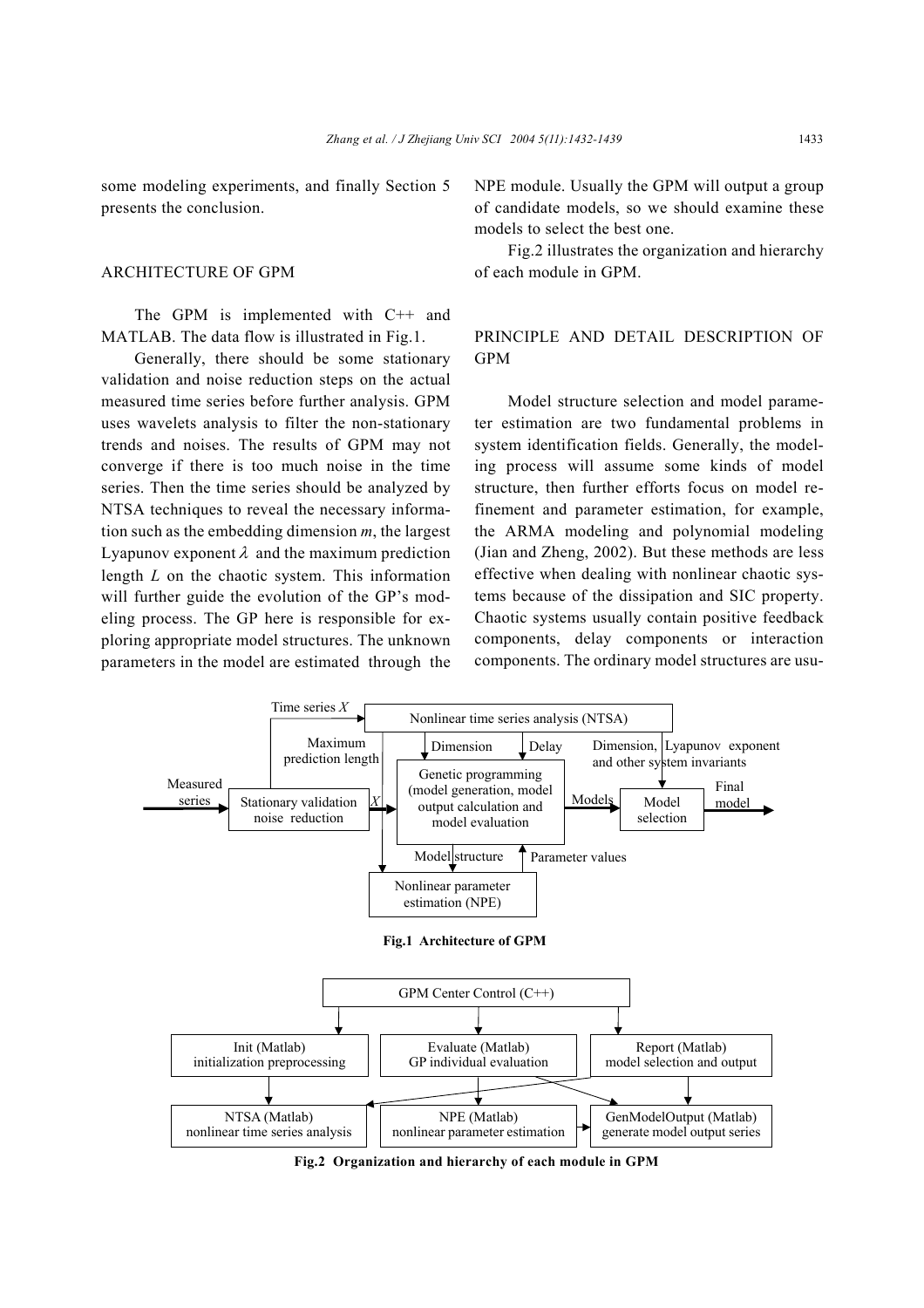ally less powerful in expressing such models. Furthermore, these methods tend to be diverged and the results are too complex when the input dataset becomes large. So we had better explore more function space to get better models for chaotic systems, especially for those models with simple expressions. This can be achieved through genetic programming in GPM.

The next problem after establishing the model structure is the model parameter estimation. Since the model structures generated by GPM are highly dynamic and usually nonlinear, they are difficult for most of the classical parameter estimation algorithms to be used. So the PSO algorithm (Kennedy and Eberhart, 1995; Shi and Eberhart, 1998) is introduced to assume this duty. It has relatively less computation than other random algorithms such as GA.

#### **Genetic programming**

Genetic Programming (GP) is responsible for searching appropriate model structures in the function space. In GPM, each model is represented as a symbol tree structure (Koza, 1990). The leaf nodes are selected from Terminator Set (*TS*), and the internal nodes are selected from Function Set (*FS*). The model expression can be generated through the tree's first-order traverse algorithm. Essentially speaking, the maximum model space explored is the span of both function set and terminator set. The process of modeling is mainly the search process in this span space for appropriate models.

In GPM,  $TS_{\text{max}} = \{CONSTANT, X\}$ ,  $FS_{\text{max}} = \{add,$ multiply, sub, divide, cos, sin, acos, exp}. *X* denotes the independent variables and *CONSTANT* denotes the constant coefficient in the model. For a specific problem, we can choose the operators that have the most ability to express system dynamics according to our knowledge of the system.

Some GP modeling systems introduced *z* operator, namely, the *delay* operator (Leung and Varadan, 2002; Varadan and Leung, 2001), to increase the model dimensions, which can enhance the model ability in expressing complex behaviors. In fact, the dimension information can be analyzed approximately through NTSA techniques.

The GP operators are designed as follows (Pan *et al*., 1998):

a) Initialize: the process of GP individual's initialization is essentially the process of tree random generation. Half of the individuals are generated according to the depth-first principle, and the others are generated according to width-first principle. Some pre-defined patterns can also be added into the initial population to improve the modeling efficiency.

b) Crossover: the crossover operator involves two parent trees. Firstly, two crossover points are selected randomly in the parents respectively, then the two offsprings are generated by exchanging the two sub-trees rooted with the crossover points.

c) Mutate: Similar to the crossover operator, one mutation point must be chosen in the tree randomly at first. If the mutation point is a leaf node, do the following operations in equal probability: replace the current node with another valid terminator operator in *TS* or replace the current node with a randomly generated tree. While, if the mutation point is not a leaf node, do the following in equal probability: remove the sub-tree rooted as the mutation point and replace it with a terminator operator, or remove the sub-tree and replace it with a randomly generated tree.

# **Nonlinear parameter estimation of dynamic models**

Since a good model structure may be diminished or even die out in GP's evolution due to improper parameters, GPM separates the process of parameter estimation from model exploring in order to match the models with their appropriate parameter values. The model formula with unknown parameters is generated from the tree structure according to the following rules:

a) The model formula is generated from the tree structure according to first-order tree traversing;

b) Each function operator and terminator operator can be attached with a multiplicative coefficient as the model parameter;

c) If the terminator is a *CONSTANT* operator,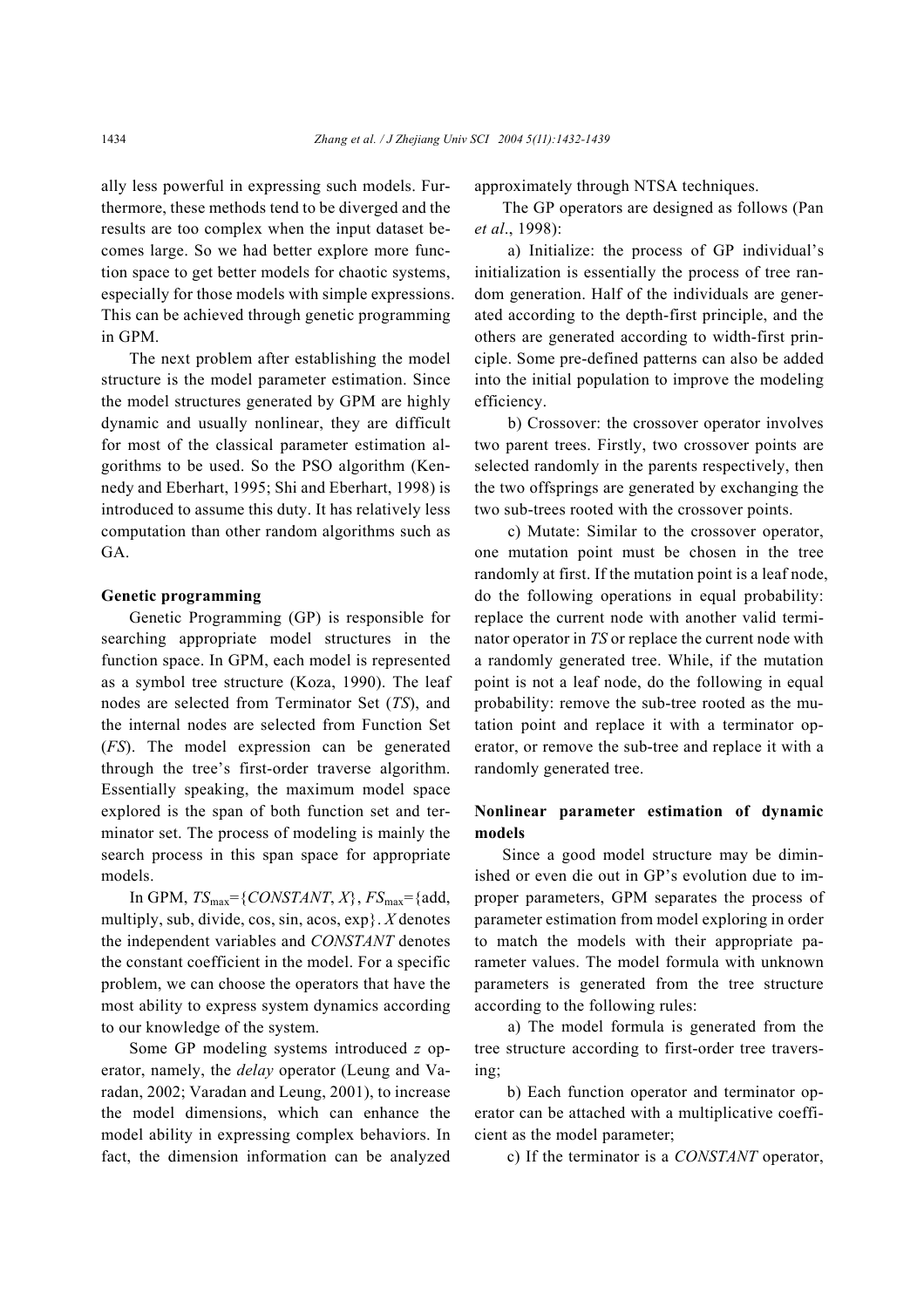then replace *CONSTANT* with a model parameter. No additional multiplicative coefficient should be attached;

d) If the function operator is linear such as plus, minus, multiply and divide, no additional coefficients should be attached, because such coefficients are redundant when considering their child nodes.

> .1.plus .2.times .3.minus .4.*X*(1) .4.constant .3.*X*1 .2.constant

#### **Fig.3 Tree representation of a GP individual**

For example, the model formula generated from the tree structure in Fig.3 is: plus(times(minus(*A*(1)\**X*(1), *A*(2)), *A*(3)\**X*(1)), *A*(4)). In GPM,  $X(k)$  denotes delaying the input series to  $k$  time units.

Different from the NPE algorithms on known model structure, the model formula generated in GPM is highly dynamic. Furthermore, improper model structures may be generated during the process of crossover and mutation. Even the appropriate model structures may generate improper output because of invalid input or parameter values. They all lead to the difficulties of parameter estimation in GPM. The Particle Swarm Optimization (PSO) algorithm (Kennedy and Eberhart, 1995; Shi and Eberhart, 1998) is introduced in GPM in order to get better parameter values to overcome such difficulties.

PSO is a kind of group intelligence algorithm like GA (Xie *et al.*, 2003). Each individual in PSO is represented as a flying particle without volume in the parameter space. The particle can adjust its flying speed and directions according to its own history and the group's experience. Compared with the classical GA algorithm, the PSO usually employs small population (4−30) and fewer generations (usually<200). Moreover, the PSO is relatively simple and can be efficiently implemented, which can reduce the computations and improve the performance of GPM.

#### **Evaluating the model output**

After being given the model structure, the parameter values and the model input, we can parse the model formula and evaluate its output. For simplicity and efficiency, we still adopt the mean square error (MSE) as the criterion to judge the model quality during GP's evolution. In addition, the traditional GP-based modeling methods can only deal with small datasets, because the noise in the model input tends to cause the modeling results to diverge when the input dataset becomes large. For chaotic systems, the SIC property enhances such trends. The chaotic nature allows only short-term prediction of future values of the model output (Kantz and Schreiber, 1997). In order to deal with large datasets and their chaotic nature, we adopt multi-stage prediction (Fig.4) to calculate the model output series.

Essentially the model output series in GP is the concatenation of the prediction values with model input draw-out from the original measured series. Since the largest Lyapunov exponent  $\lambda$  describes the diverging rate of chaotic trajectories, the maximum prediction length *L* can be estimated approximately as *L*≈1/λ (Lv *et al*., 2002). Considering the chaotic property SIC, the value of *L* can be extended moderately larger than  $1/\lambda$  when the model input series has high precision and little noise.



**Fig.4 Evaluating model output with multi-stage prediction**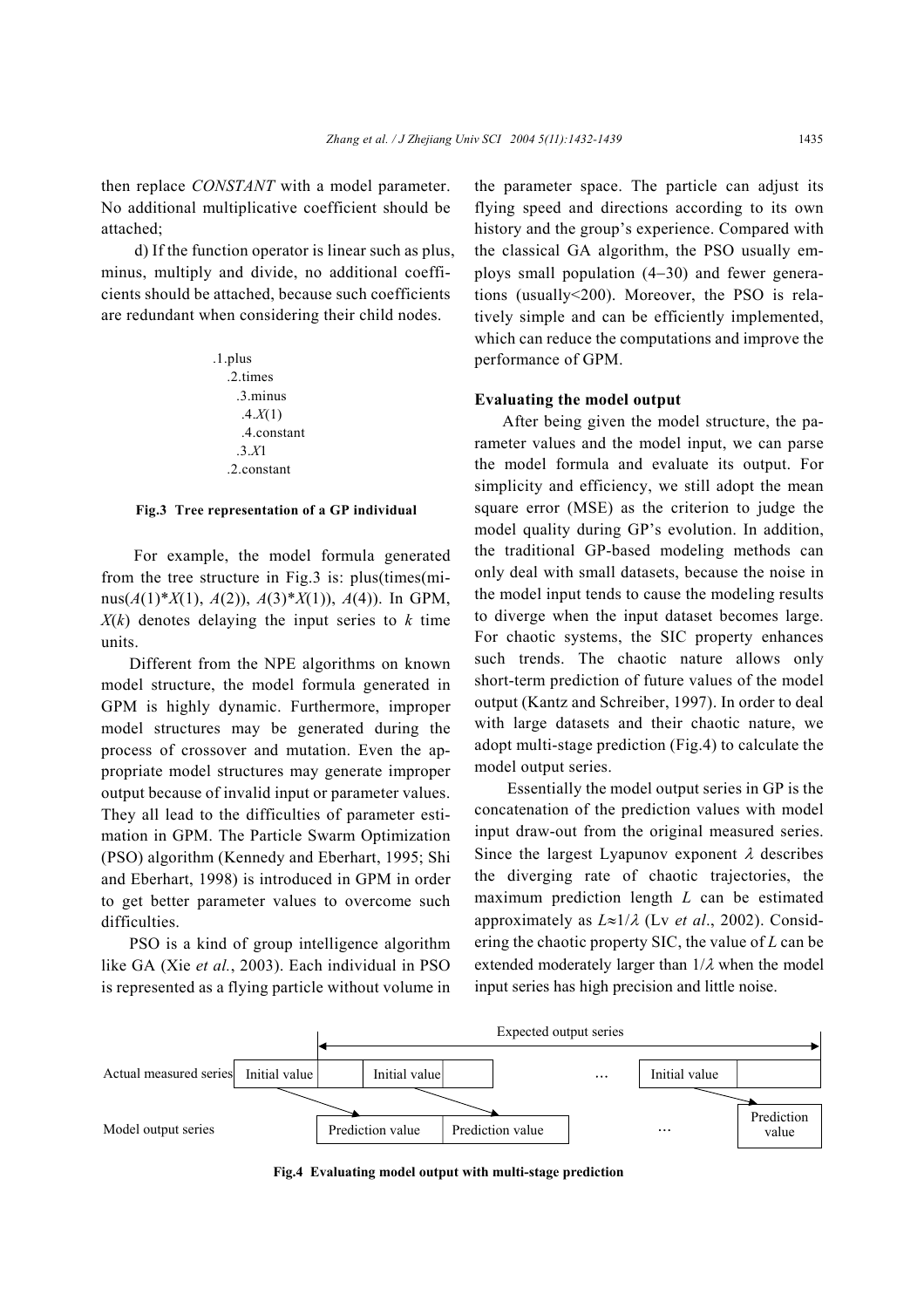#### **Evaluation of genetic individuals**

The individual evaluating strategies decide the GP evolution directions. In GPM, the fitness value of individual *i* is calculated as follows:

$$
fitness(i) = \frac{1}{1 + precision(i)} / \alpha(h)
$$

where  $precision(i) = \sum_{k=1}^{n} [x(k) - \hat{x}(k)],$ *k*  $precision(i) = \sum [x(k) - \hat{x}(k)]$  $=\sum_{k=1} [x(k) - \hat{x}(k)],$  which de-

notes the model precision,  $\{x(k), k=1,2,...,n\}$  is the model input series and  $\{\hat{x}(k), k = 1, 2, \dots n\}$  is the model output series. The transformation 1/(1+*pre* $cision(i)$ ) makes the individuals with small precision values have high fitness. It can also smooth the large fluctuations of model precisions, which can improve the GP's effectiveness.  $\alpha(h)$  is a tuning parameter, with its value decided by the tree depth *h*. It controls the model complexity and makes the GPM tend to search for those models with simpler structures.

$$
\alpha(h) = \begin{cases} \n\operatorname{abs}(h - h') / 2^{h - 2} & h \ge 4 \\ \n\operatorname{abs}(h - h') \times 4 & h \le 2 \\ \n\operatorname{abs}(h - h') & \text{else} \n\end{cases}
$$

where *h*′ denotes the expected model tree depth. The default value is  $h' = 2.5$ . When the depth is larger than 4, the exponential gene 2*<sup>h</sup>*−<sup>2</sup> will further punish the individual in order to decrease the model complexity.

#### **Model comparison**

Can the established model faithfully reflect the system dynamics or not? Most of the modeling methods prove this equivalence through the difference of model output series and expected output series, for example, the MSE criterion. But for chaotic systems, the established model should not only approach the expected output series under specific initial values, but also should have the same dynamic properties as that of the model input series. So it is necessary to introduce some chaotic system's invariants as the criteria of model quality. Here, the largest Lyapunov exponent  $\lambda$  and the correlation dimension *D* are chosen to serve as such criteria. They can be estimated from time series directly (Rosenstein *et al*., 1993).

## **Selection of candidate models**

Usually, GP can generate a group of models to be further investigated. In addition, the best model output by GP may not be the best one that reflects system dynamics well because of the noise, bias and system's internal complexity. So we should select the most appropriate model from GP's outputs. The model should reveal the system dynamics and the chaotic nature as stated in Section "Model comparison". The selection process is essentially the process of judging which model is the best one to fit the system dynamics. Different from the model output calculation in Section "Evaluating the model output", the model output series here is generated by iterative calculation to arbitrary length from any valid initial values. If the model output has similar chaotic invariants as the measured series does, we can determine that this model reflects the chaotic dynamics well.

| MODELING   | <b>EXPERIMENTS</b> | <b>AND</b> |
|------------|--------------------|------------|
| DISCUSSION |                    |            |

## **Logistic series modeling**

The Logistic map

$$
x(n)=rx(n-1)(1-x(n-1)) \quad x\in (0, 1), n\in N
$$

is a typical discrete chaotic map. It exhibits complex behaviors when *r*>3.5699. This experiment investigates the performance of GPM modeling from known chaotic systems. The model input series are generated from the logistic map with *r*=4 and initial value  $x(0)=0.2$  (Fig.5a). The length of the series is 10000 so that it is long enough to estimate the chaotic invariants. The reconstruction delay τ, embedding dimension *m*, correlation dimension *D*, and the largest Lyapunov exponent  $\lambda$ , can be estimated from the logistic series respec-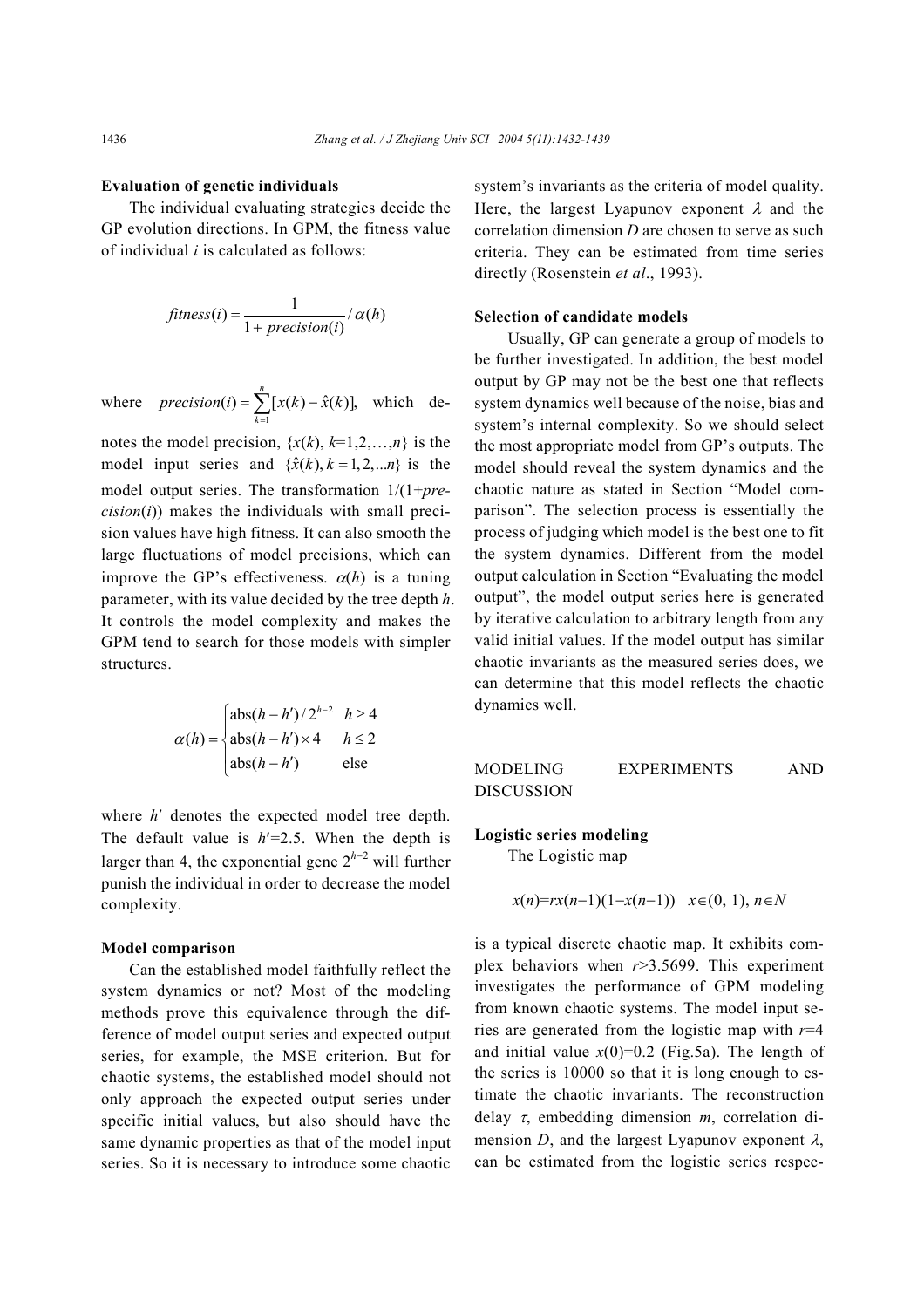tively as 8, 4, 3.13 and 0.51. Thus the maximum prediction length is about *L*≈1/λ≈2 steps. Because this series has high data precision and S/N ratio, the *L* can be set a bit longer. In this experiment it is set to 3. Considering that most chaotic systems are governed by their internal low-dimensional laws, and the embedding dimensions *m* estimated from time series tend to be larger than the modeling dimension necessary, we can try the modeling dimen-



**Fig.5 Model's expected output series (a), actual output series (b), and their differences (c)**

The model output is generated according to multi-stage prediction algorithm in Section "Evaluating the model output". The maximum prediction length *L*=3, model dimension *m*=1

sion from small values first. It is first set to 1 in the experiment.

Table 1 lists the candidate models found by GPM on logistic series. The GP population size *M*=5, maximum generation *Gen*=10, the crossover probability *Pc*=0.8, the mutation probability *Pm*=0.6, the expected tree depth *h*′=2.5, function set *FS*={plus, minus, times}, and terminator set *TS*={*CONSTANT*,  $X(1)$ . These individuals are selected because they have relatively high fitness values, and they contain the nonlinear structure that may exhibit chaotic behaviors. For high efficiency, the PSO-NPE algorithm embedded in GP usually has fewer particles and generations. We can increase the particle count and generations in the model-selection stage to get better results. For example, the estimated parameter set of model 4 in Table 1 is *A*={10.0000, −10.0000, 0.3993} which uses 20 particles and 80 generations, and the MSE between expected output and model output is as low as 0.0739. The model's output and the differences between actual output and expected output are illustrated in Figs. 5b and 5c respectively. The model formula can be re-organized as *x*(*n*)=3.993*x*(*n*−1)(1−*x*(*n*−1)), which is quite similar to the logistic model above. The model series also has similar Lyapunov exponent 0.54 as the original series has. This fact confirms the model 4 can reveal logistic dynamics. In addition, the parameter set in model 3 after elaborate estimation is *A*={−8.2138, −4.7130, 1.1438, 4.0018}, and *MSE*=0.0704. The model can be re-organized as *x*(*n*)=4.0018*x*(*n*−1)−4.0042*x*2(*n*−1). It is also equiva-

**Table 1 Candidate models of logistic series** 

|    | -                                                                                                        |
|----|----------------------------------------------------------------------------------------------------------|
|    | Candidate models (Parameter value ignored)                                                               |
|    | plus(times(minus( $A(1)$ * $X(1)$ , $A(2)$ ), $A(3)$ * $X(1)$ ), $A(4)$ )                                |
| 2  | plus(times(minus( $A(1)$ <sup>*</sup> $X(1)$ , $A(2)$ ), $A(3)$ ), $A(4)$ <sup>*</sup> $X(1)$ )          |
| 3  | plus(times(minus( $A(1)$ * $X(1)$ , $A(2)$ * $X(1)$ ), $A(3)$ * $X(1)$ ), $A(4)$ * $X(1)$ )              |
| 4  | times(plus( $A(1)$ , $A(2)*X(1)$ ), $A(3)*X(1)$ )                                                        |
| 5. | plus(times(minus( $A(1)$ * $X(1)$ , $A(2)$ * $X(1)$ ), plus( $A(3)$ , $A(4)$ )), $A(5)$ * $X(1)$ )       |
| 6  | times(plus( $A(1)$ , $A(2)*X(1)$ ), times(plus( $A(3)$ , $A(4)*X(1)$ ), $A(5)*X(1)$ ))                   |
|    | times(plus(A(1), plus(A(2), A(3)*X(1))), times(plus(A(4)*X(1), A(5)*X(1)), minus(A(6)*X(1), A(7)*X(1)))) |
| 8  | times(plus( $A(1), A(2)*X(1)$ ), plus( $A(3)*X(1), A(4)$ ))                                              |
| 9  | plus(minus( $A(1)$ * $X(1)$ , $A(2)$ ), minus( $A(3)$ * $X(1)$ , $A(4)$ * $X(1)$ ))                      |

*A* denotes the parameter vector, *X* denotes the independent variable, and "plus", "times", "minus" denote the arithmetic operator "+", "\*", "−" respectively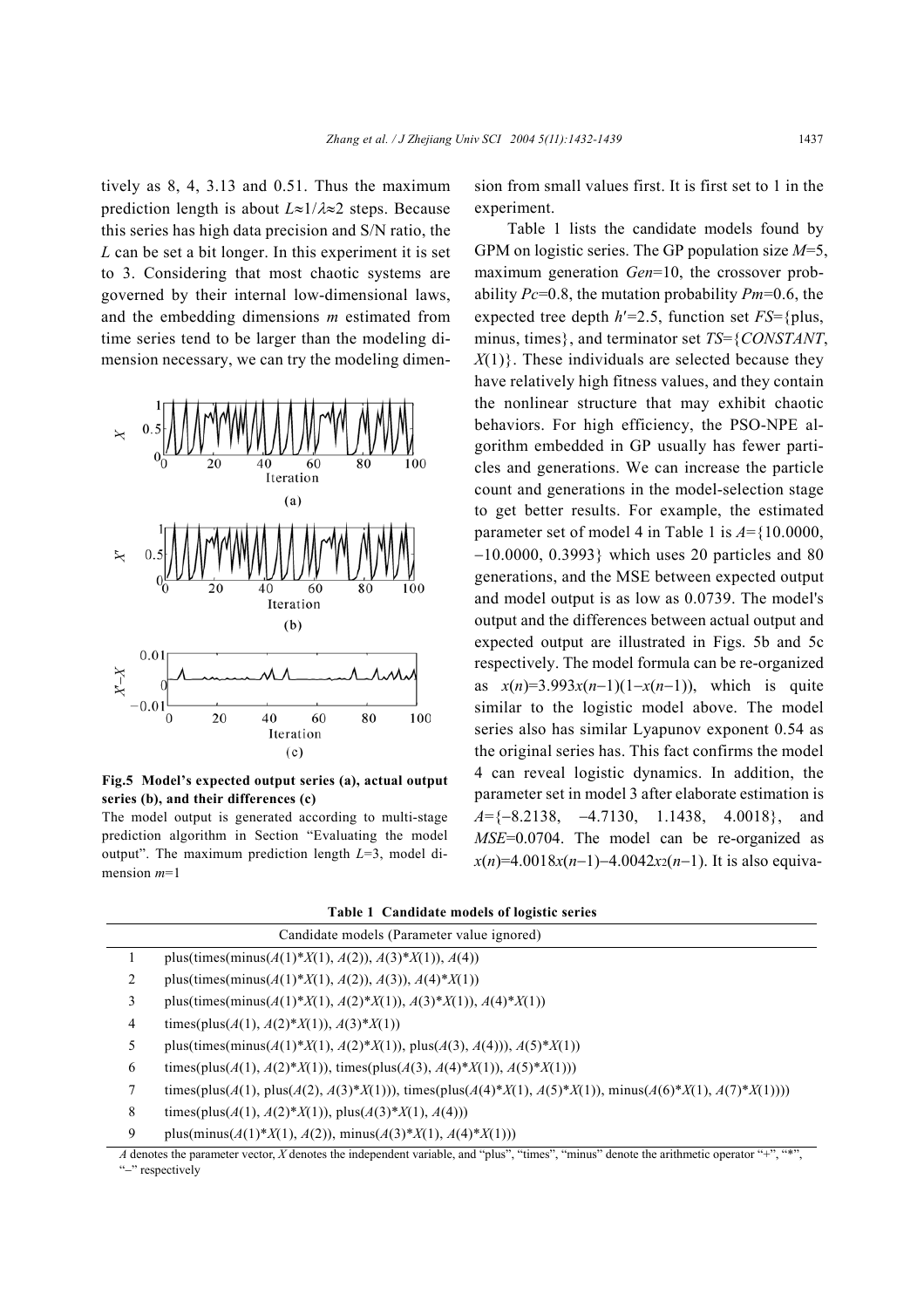lent to the logistic model. So the GPM can reconstruct correct models successfully from logistic series.

# **Chebyshev series modeling**

The chaotic Chebyshev-map (Leung and Varadan, 2002) is as follows:

$$
x(n)=\cos(1.8\cos^{-1}(x(n-1)))
$$

In order to investigate the effect of GPM with noisy input, we pollute the Chebyshev series with white noise up to *SNR*=35 db. The best model achieved by the LS-GP algorithm (Leung and Varadan, 2002) with such input after 51 generations is:

$$
x(n)=1.9832\cos(0.6545x(n)+0.0183\sin^{-1}x(n-3))
$$

Leung and other authors improved the standard LS-GP to ILS-GP and got the following results (Leung and Varadan, 2002):

$$
x(n)=1.0025\cos(1.8003\cos^{-1}(1.0000x(n)))
$$

For the same data set, GPM can rapidly converge to the optimal model structure:

$$
x(n)=A(1)\cos(A(2)\cos^{-1}(A(3)x(n-1)))
$$

The parameter set estimated by PSO is *A*={0.9954, 1.8024, 1.0000}. So we conclude that GPM can get satisfactory results with moderately noise-polluted input series. This is mainly because GPM integrates the results of NTSA. The system's information such as the system dimension and the maximum prediction length can be analyzed in advance. So we need not depend on the modeling algorithm to "search and try" the appropriate dimensions; thus the efficiency and accuracy can be improved.

# **Some experience on GPM parameter tuning and modeling**

Different from other global modeling method such as ANN, the GPM can easily integrate known knowledge and experience about the system, so that it can get better modeling results. Another advantage is that the GPM may find simple and elegant model expressions. But the quality of final results depends heavily on the GPM parameters. Correct and exact knowledge on system dimension, model structure pattern, maximum prediction length, operators in *FS* and *TS* and the quality of the initial population will be beneficial for improving the modeling quality.

During the early stage, GPM may generate large number of invalid models and some meaningless trivial models. But they will be decreased under appropriate evaluation strategies. Editing operator can help to reduce the number of "illegal" individuals. Avoiding too complex structure can also be of some help because complex structures have relatively higher probability to be "illegal". Furthermore, the simple models are often superior to complex models in revealing system dynamic laws.

The nonlinear parameter estimation of the dynamical structures is another difficulty in GPM, because the estimation algorithms often encounter senseless model output such as invalid value, infinity output, etc. Besides these, the searching ranges of parameter space also affect the NPE results, especially under nonlinear and chaotic conditions.

In most cases, the population size and evolution generation need not to be too large. Most of the above experiments have population size of 10−30 and generation number of 10−50. This is because the GPM emphasize model space exploring. It does not require the last population to converge to the strived for optimal model. As described in Section 3.5, the optimal model of GP under the criterion of MSE may not be the most appropriate model.

## **CONCLUSION**

Chaos is based on the principle that simple deterministic laws can generate complex behaviors. GPM provides a "try-and-test" method to reveal simple laws in the model space from the system's external measurements. It can get simple model expressions and can easily integrate known system